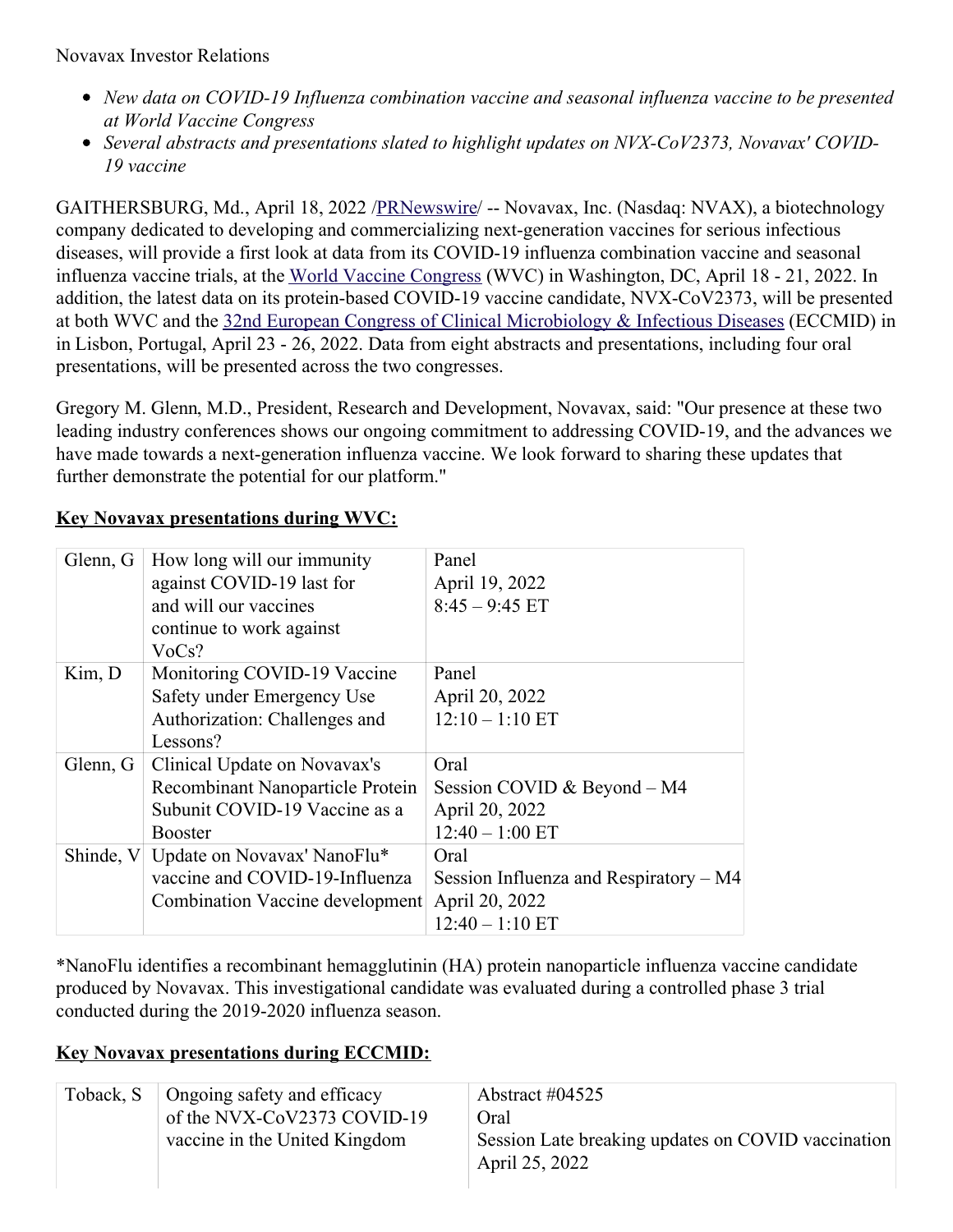|           |                                        | $16:15 - 17:15$ CET                                 |
|-----------|----------------------------------------|-----------------------------------------------------|
| Shinde, V | Long-term durability of                | Abstract #1197                                      |
|           | antigen-specific polyfunctional        | Oral                                                |
|           | CD4+ T cell responses against          | Session Viral respiratory infections: Influenza and |
|           | vaccine-homologous and                 | <b>RSV</b>                                          |
|           | antigenically drifted viruses:         | April 26, 2022                                      |
|           | results of a phase III trial           | $11:00 - 12:00$ CET                                 |
|           | of a recombinant quadrivalent          |                                                     |
|           | hemagglutinin saponin-adjuvanted       |                                                     |
|           | nanoparticle influenza                 |                                                     |
| Áñez, G   | Safety, efficacy and effectiveness     | Abstract #04455                                     |
|           | of a SARS-CoV-2 adjuvanted             | Poster                                              |
|           | recombinant spike protein              | Session 12g. Vaccine development, trials, efficacy, |
|           | vaccine (NVX-CoV2373)                  | policy                                              |
|           | in a phase III trial in                | April 25, 2022                                      |
|           | adolescents (PREVENT-19)               | $12:00 - 13:00$ CET                                 |
| Áñez, G   | Molecular epidemiology of SARS-        | Abstract #00284                                     |
|           | $CoV-2$                                | Poster                                              |
|           | strains identified during a phase III, | Session 121. Virus evolution, variants, and impact  |
|           | efficacy and safety trial of           | April 25, 2022                                      |
|           | NVX-CoV2373 vaccine                    | $12:00 - 13:00$ CET                                 |
|           | (PREVENT-19) in the                    |                                                     |
|           | United States and Mexico               |                                                     |
| Beyhaghi, | Reported pregnancies and               | Abstract #01705                                     |
| H         | associated outcomes across             | Poster                                              |
|           | the NVX-CoV2373 COVID-19               | Session 12g. Vaccine development, trials, efficacy, |
|           | vaccine clinical development           | policy                                              |
|           | programme                              | April 25, 2022                                      |
|           |                                        | $12:00 - 13:00$ CET                                 |
| Marchese, | COVID-19 vaccine receptivity           | Abstract #04362                                     |
| A         | and preferences among                  | Poster                                              |
|           | "vaccine hesitants"                    | Session 12g. Vaccine development, trials, efficacy, |
|           |                                        | policy                                              |
|           |                                        | April 25, 2022                                      |
|           |                                        | $12:00 - 13:00$ CET                                 |

For more information or to register, visit the World Vaccine Congress [Washington](https://c212.net/c/link/?t=0&l=en&o=3507542-1&h=3395465361&u=https%3A%2F%2Fwww.terrapinn.com%2Fconference%2Fworld-vaccine-congress-washington%2Findex.stm&a=World+Vaccine+Congress+Washington+2022) 2022 and the 32nd European Congress of Clinical [Microbiology](https://c212.net/c/link/?t=0&l=en&o=3507542-1&h=1505958255&u=https%3A%2F%2Fwww.eccmid.org%2F&a=32nd+European+Congress+of+Clinical+Microbiology+%26+Infectious+Diseases) & Infectious Diseases websites.

## **About Novavax**

Novavax, Inc. (Nasdaq: NVAX) is a biotechnology company that promotes improved health globally through the discovery, development and commercialization of innovative vaccines to prevent serious infectious diseases. The company's proprietary recombinant technology platform harnesses the power and speed of genetic engineering to efficiently produce highly immunogenic nanoparticles designed to address urgent global health needs. NVX-CoV2373, the company's COVID-19 vaccine, has received conditional authorization from multiple regulatory authorities globally, including the European Commission and the World Health Organization. The vaccine is also under review by multiple regulatory agencies worldwide. In addition to its COVID-19 vaccine, Novavax is also currently evaluating a COVID-seasonal influenza combination vaccine in a Phase 1/2 clinical trial, which combines NVX-CoV2373 and its quadrivalent influenza investigational vaccine candidate, previously referred to as NanoFlu. These vaccine candidates